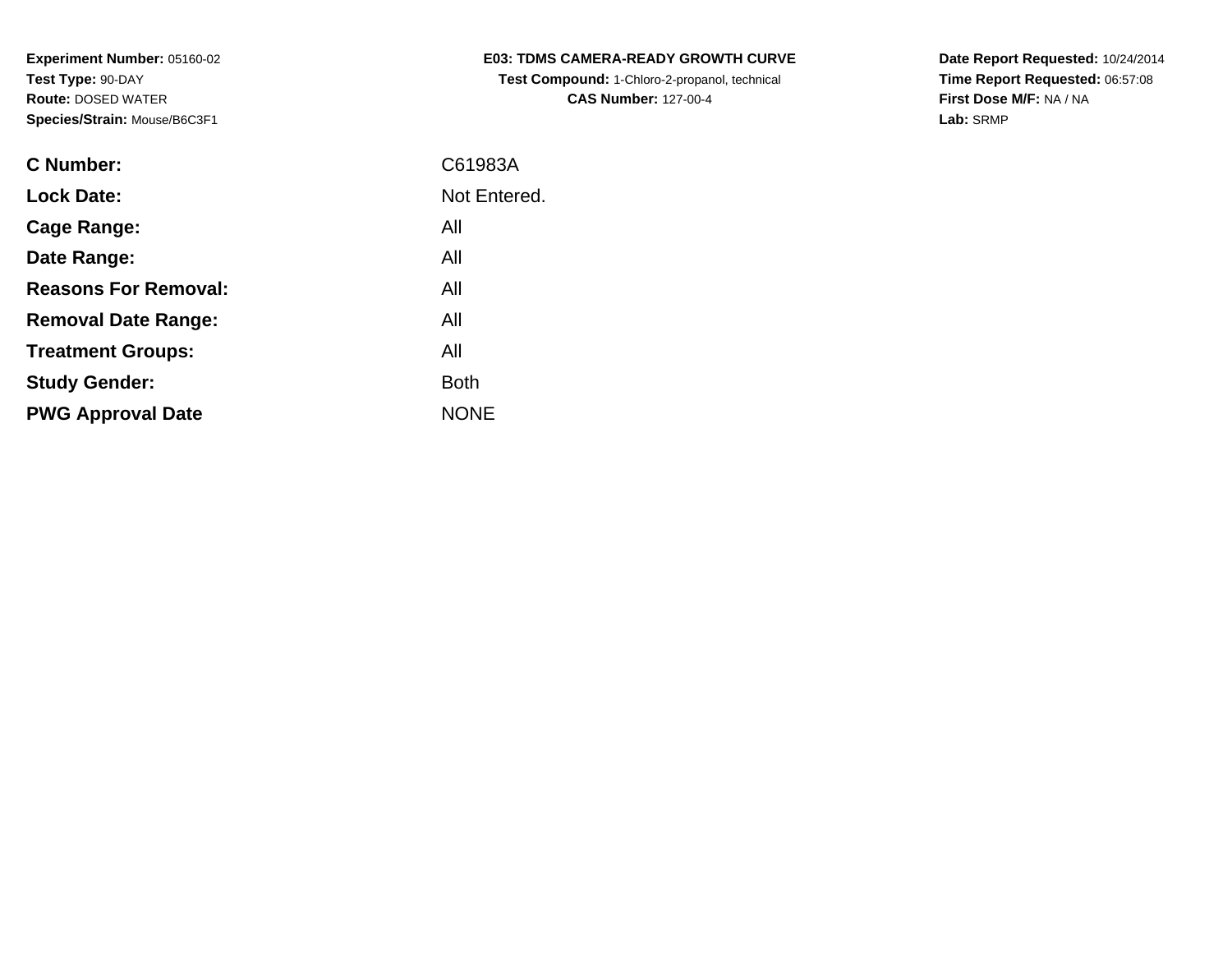# **E03: TDMS CAMERA-READY GROWTH CURVE**

**Test Compound:** 1-Chloro-2-propanol, technical

**CAS Number:** 127-00-4

**Date Report Requested:** 10/24/2014**Time Report Requested:** 06:57:08**First Dose M/F:** NA / NA**Lab:** SRMP

**MALE** 

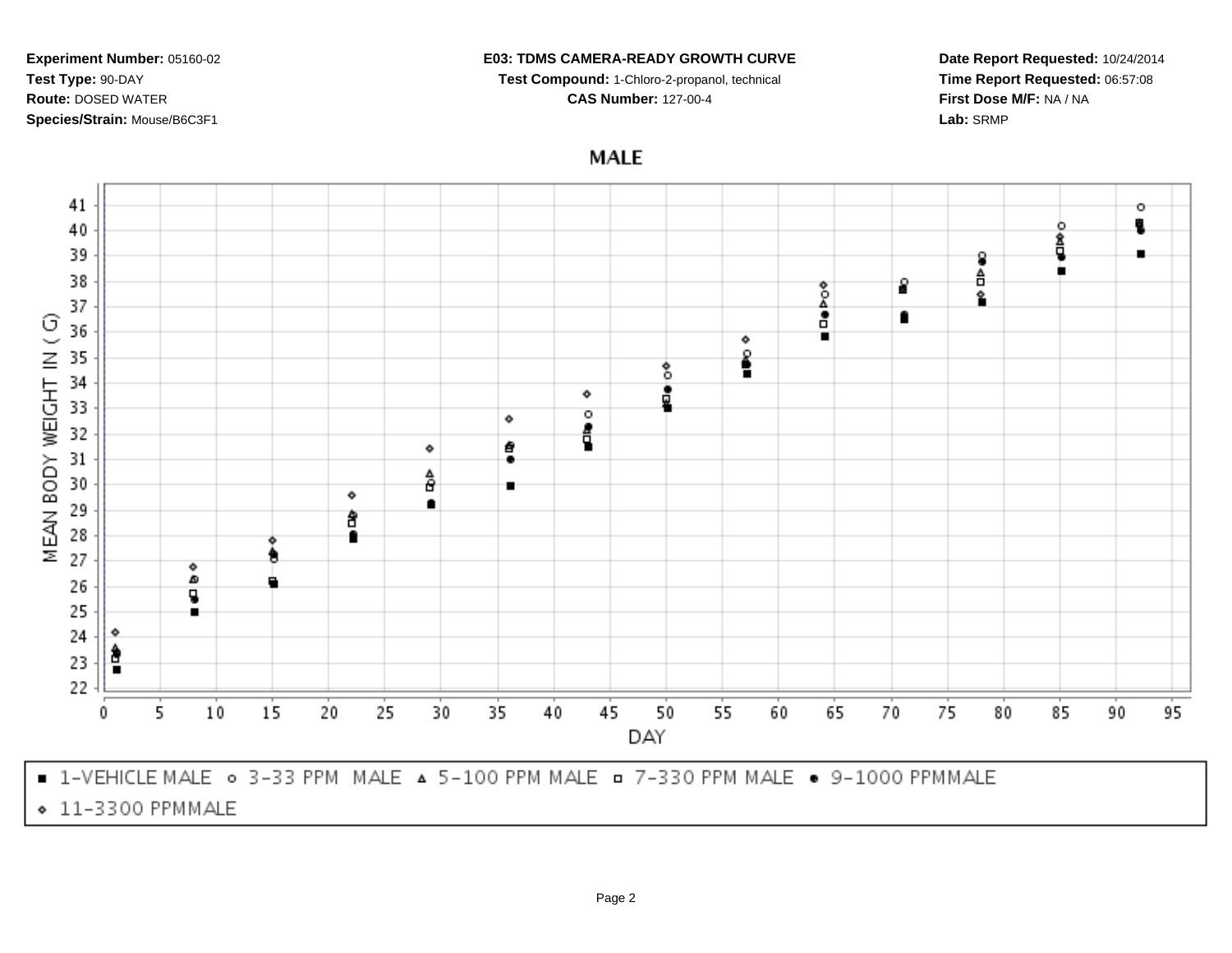## **E03: TDMS CAMERA-READY GROWTH CURVE**

**Test Compound:** 1-Chloro-2-propanol, technical **CAS Number:** 127-00-4

\*\*\*END OF MALE DATA\*\*\*

**Date Report Requested:** 10/24/2014**Time Report Requested:** 06:57:08**First Dose M/F:** NA / NA**Lab:** SRMP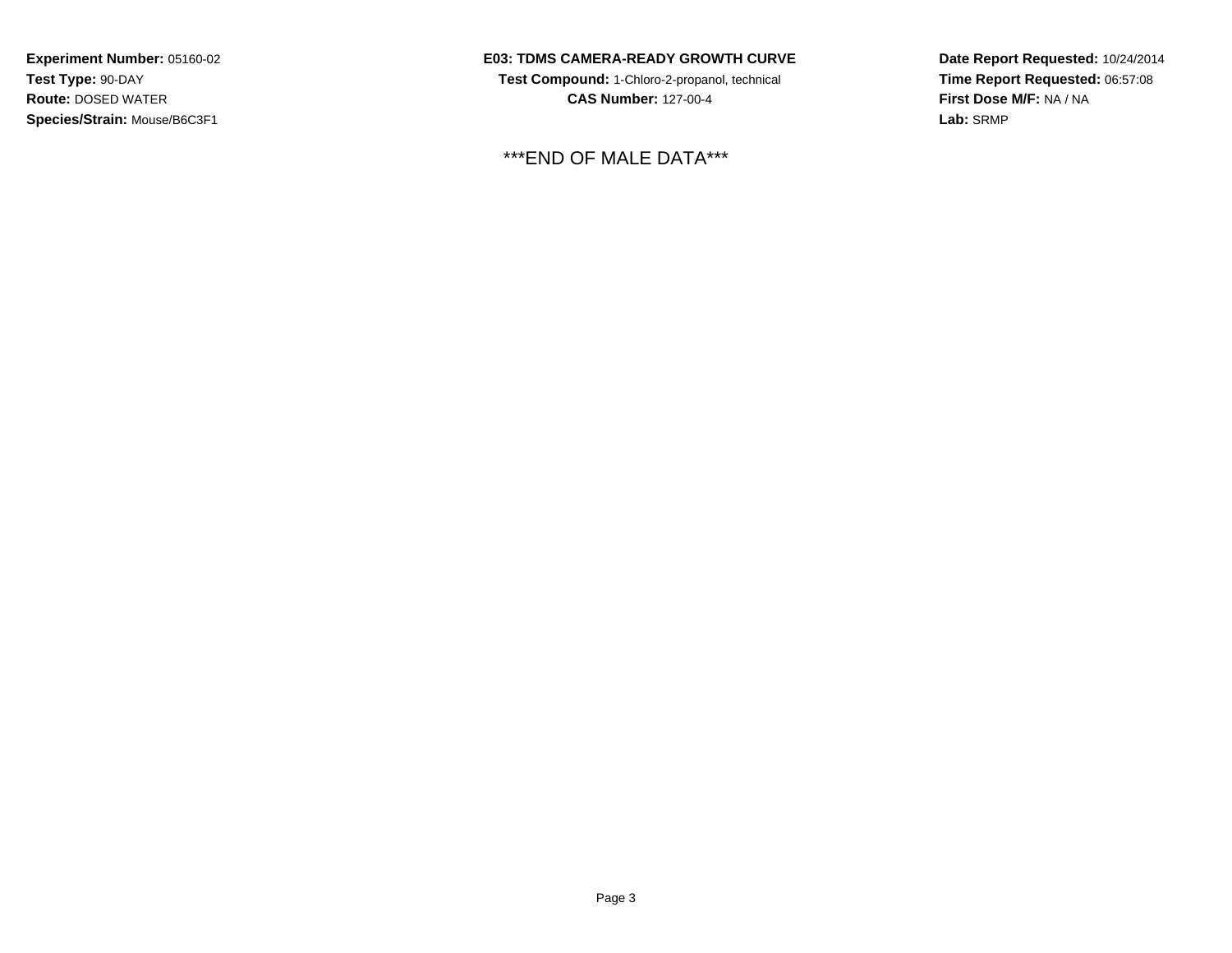#### **E03: TDMS CAMERA-READY GROWTH CURVE**

**Test Compound:** 1-Chloro-2-propanol, technical **CAS Number:** 127-00-4

**Date Report Requested:** 10/24/2014**Time Report Requested:** 06:57:08**First Dose M/F:** NA / NA**Lab:** SRMP

# **FEMALE**